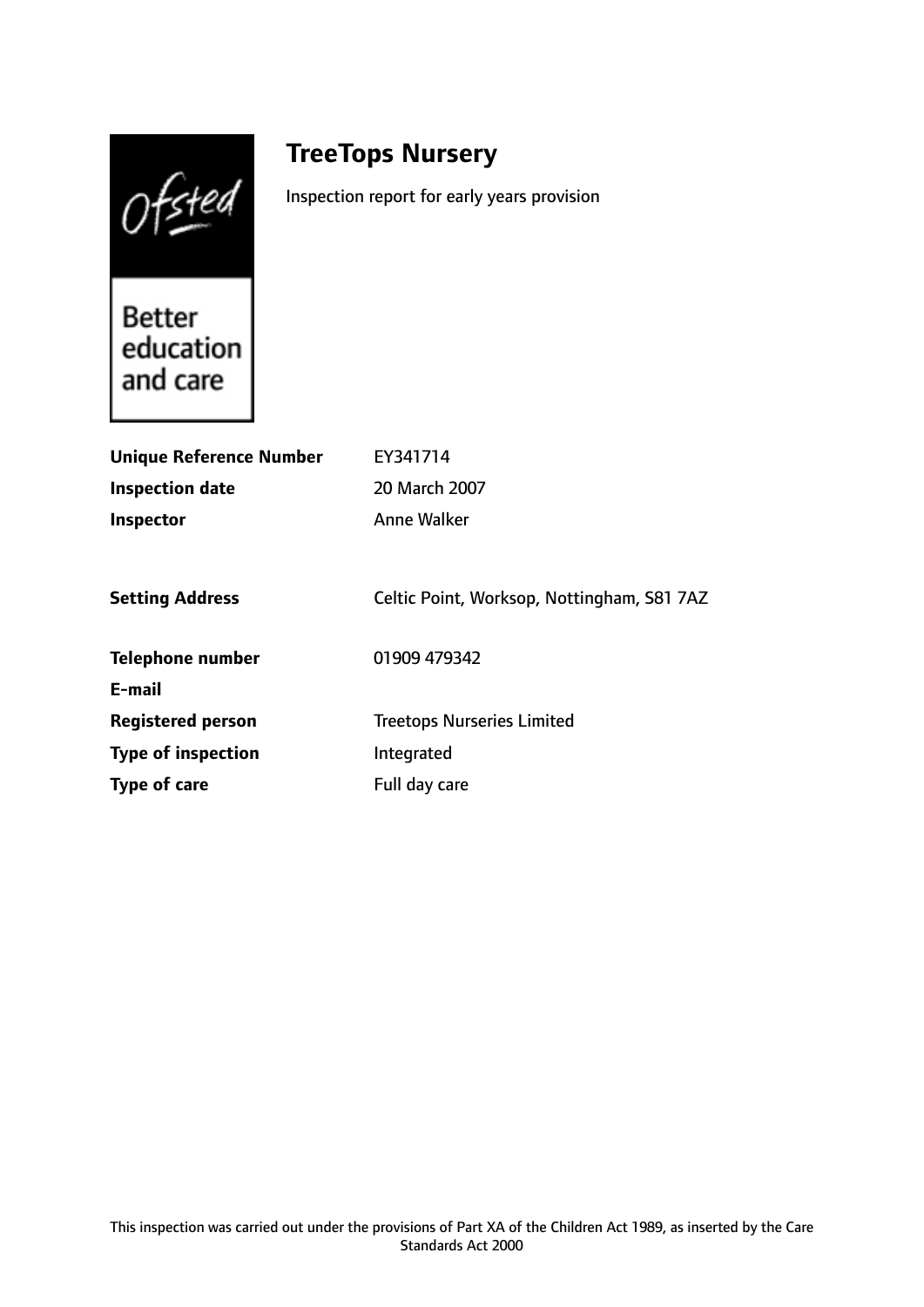# **ABOUT THIS INSPECTION**

The purpose of this inspection is to assure government, parents and the public of the quality of childcare and, if applicable, of nursery education. The inspection was carried out under Part XA Children Act 1989 asintroduced by the Care Standards Act 2000 and, where nursery education is provided, under Schedule 26 of the School Standards and Framework Act 1998.

This report details the main strengths and any areas for improvement identified during the inspection. The judgements included in the report are made in relation to the outcomes for children set out in the Children Act 2004; the National Standards for under 8s day care and childminding; and, where nursery education is provided, the *Curriculum guidance for the foundation stage.*

The report includes information on any complaints about the childcare provision which Ofsted has received since the last inspection or registration or 1 April 2004 whichever is the later.

## **The key inspection judgements and what they mean**

*Outstanding: this aspect of the provision is of exceptionally high quality Good: this aspect of the provision is strong Satisfactory: this aspect of the provision is sound Inadequate: this aspect of the provision is not good enough*

For more information about early years inspections, please see the booklet *Are you ready for your inspection?* which is available from Ofsted's website: *www.ofsted.gov.uk.*

## **THE QUALITY AND STANDARDS OF THE CARE AND NURSERY EDUCATION**

On the basis of the evidence collected on this inspection:

The quality and standards of the care are good. The registered person meets the National Standards for under 8s day care and childminding.

The quality and standards of the nursery education are good.

## **WHAT SORT OF SETTING IS IT?**

Treetops Nursery is one of 18 nurseries run by Treetops Nurseries Ltd. It opened in 2006 and operates from a purpose built building. It is situated on a small retail park in Gateford on the outskirts of Worksop. A maximum of 85 children may attend the nursery at any one time. The nursery is open each weekday from 08:00 to 18:00 for 51 weeks of the year. All children have access to a secure enclosed outdoor play area.

There are currently 86 children aged from nought to five on roll. Of these, 15 children receive funding for early education. Children attend from a wide catchment area. The nursery currently supports children with additional needs.

The nursery employs 11 members of staff. Of these, seven hold appropriate early years qualifications and one is working towards a qualification.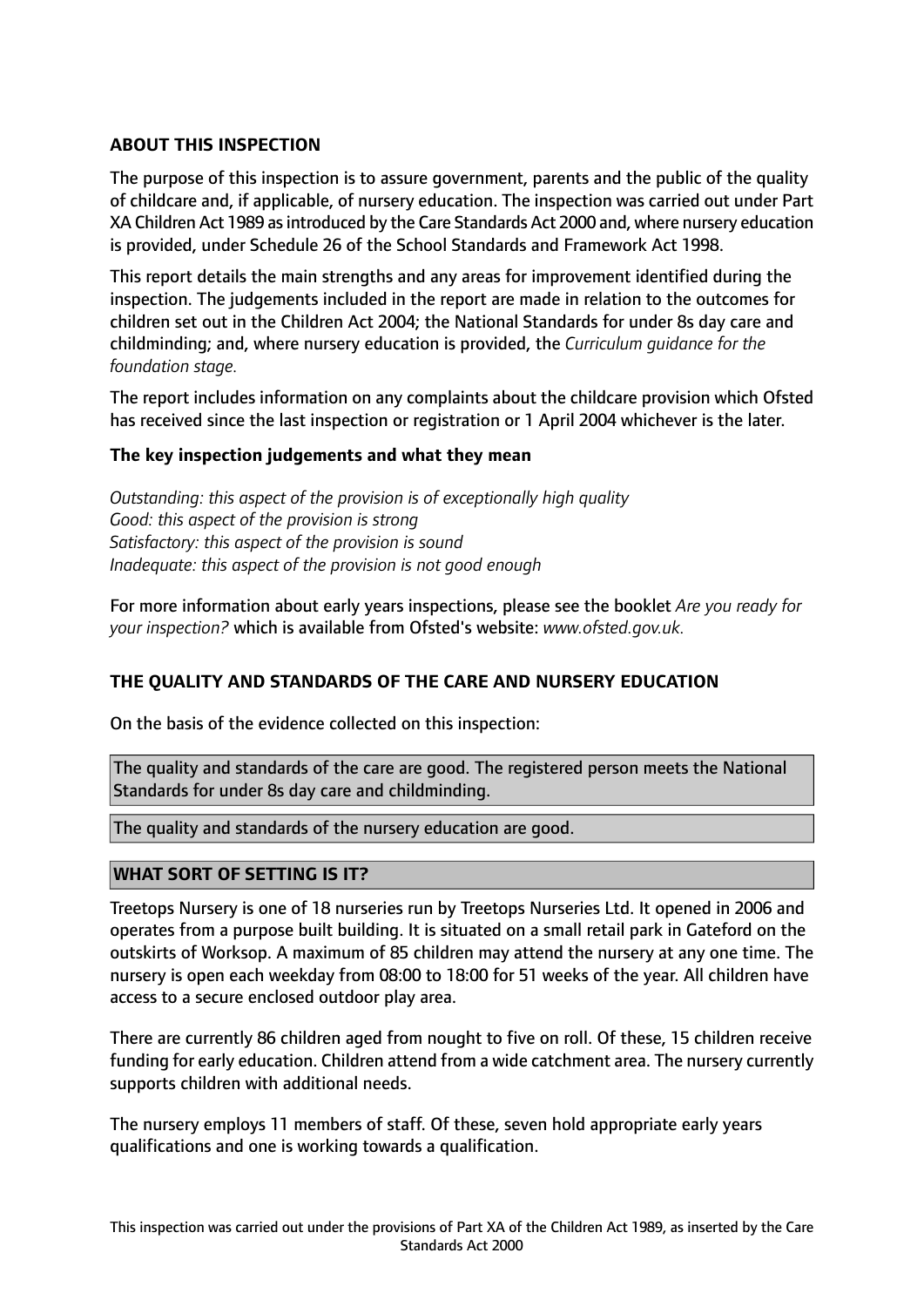# **THE EFFECTIVENESS OF THE PROVISION**

## **Helping children to be healthy**

The provision is good.

The children's health benefits from the well implemented daily routines which ensure the nursery is clean at all times of the day. Nappy changing procedures are systematically followed, bathroom areas checked regularly, and dummies stored in separate pots to prevent the spread of germs. Children play on clean carpets and floor coverings, as outdoor shoes are not worn in any of their rooms. Each room has a tissue dispenser at child height so that they can wipe their nose as needed. They learn to wash their hands properly through daily routines and photographs in the bathroom that show them how it's done. The bins for disposal of tissues and paper towels do not have lids which means that germs may be more easily transferred in these areas. Children's health and welfare is promoted as there are always sufficient first aid trained staff on site to deal with accidents. Clear records are maintained of any such incidents and any medication that parents have requested to be administered. The nursery does not request parental consent to seek emergency medical treatment should this become necessary and parents may not be fully clear what would occur in an emergency.

Good regard is given to providing children with a healthy, balanced diet that fosters their interest and enjoyment in food. Meals are cooked from fresh ingredients that have high proportions of vegetables balanced with a range of proteins and carbohydrates. Ingredients such as garlic and ginger flavour food as salt is not added. They always have fruit and vegetables for their snack and readily eat cucumber and tomato, grapes and pear. Water is served with all meals and snacks and is available to the older children in their rooms to ensure they remain alert and hydrated. Babies feeding and weaning needs are effectively addressed and their individual routines are respected so that they are content.

The outdoor area is used each day and older children go out each morning and afternoon. The space available allows them to play actively. Children run and chase, pedal tricycles, push cars and enjoy the see-saw or jumping between the log stumps, all of which supports the development of their physical skills. The large hall provides scope for active indoor play and children use this area for music and movement. Babies physical development is given appropriate regard as they are able to crawl freely and safely, laid on rugs so that they find their toes, or under mobiles so that they stretch up to reach an interesting item.

## **Protecting children from harm or neglect and helping them stay safe**

The provision is good.

Children are cared for in a purpose built nursery that has been well designed to meet their needs and enable safe care. The nursery is light and airy with good use of glazing, for example, vision panels in doors and glazed walls that promote children's safety and enable them to be effectively monitored. Children are supported to learn the safe use of stairs as a banister has been fitted at their height. They are developing awareness of supporting their own safety through clear and consistent expectations from their carers who explain why they do not run indoors. Risk assessments for the setting are known and understood by staff who work cooperatively with each other to supervise the children as they play, rest and have their meals.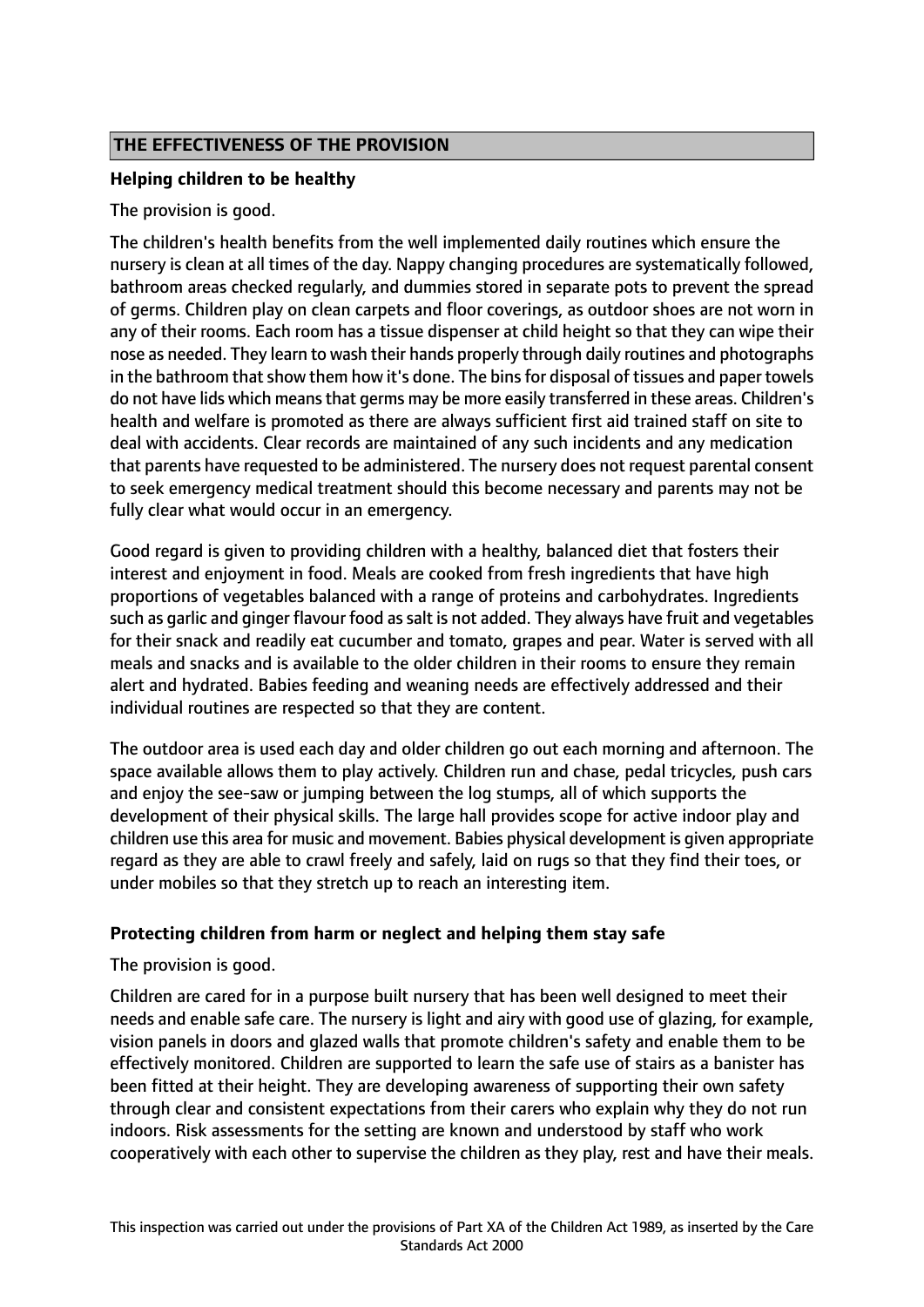Children's security in the nursery is given good regard. All areas are securely enclosed and parents and visitors are met by staff at the front door. Parents work cooperatively with the nursery to ensure there are agreed passwords where other people are collecting their child.

Furniture, equipment and play materials are of good quality and in safe condition. Daily checks are made to ensure this remains the case and children's welfare is not compromised. Staff use their sound knowledge of child development to provide play materials that are suitable for children's level of development and do not pose a risk to them. The practical design of storage furniture enables children from a young age to access play materials independently.

The safety and welfare of children is promoted as their carers have a secure understanding of their responsibilities with regard to child protection. Policies and procedures are clear and anyone having contact with children, including students, receive an induction. Effective procedures are in place so that new information is cascaded and procedures re-visited to ensure knowledge remains fresh.

## **Helping children achieve well and enjoy what they do**

The provision is good.

Children arrive in the morning to an attractively prepared nursery where their carers are welcoming. They are keen to engage in play and most children are able to confidently leave their parents. Overall the nursery routines offer children a balanced day that reflects their needs. For the smallest children this means they rest and play according to their individual patterns. However, their routines do not regularly include opportunities to go outside as part of their day. Older children develop confidence in their environment as the consistent routines help them understand the flow of the day. Time spent preparing children for snacks and meals is a little less effective and unsettles some children by interrupting their play too far in advance.

The under three's benefit from staff who use their good knowledge of the guidance 'Birth to three matters' to prepare a range of stimulating play that supports all areas of their development. A calm, quiet room provides the babies with an environment to lay and watch things around them. They play with sensory items that are interesting to touch and hear as well as being visually exiting, so that they are absorbed. Crawling children often search out play items they enjoy and happily explore the room. Toddlers are provided with increasing independent choices. They help themselves to books or construction materials from low storage that they are able to see into. Their emerging language skills are fostered as the adults caring for them talk to them readily and in ways that enable the child to respond.

The quality of teaching and learning is good. The room leader uses the 'Curriculum guidance for the foundation stage' to plan a broad range of activities that cover the six areas of learning. The systems for planning are practical and understood by staff. They have a flexible attitude to it's implementation and adjust it to take account of spontaneous opportunities. This means that activities are frequently based on child initiated ideas. Most recently they did some work on planets and the discovery of pips in their oranges, led to activities relating to planting and growing. As a result children are motivated and actively involved in their learning process.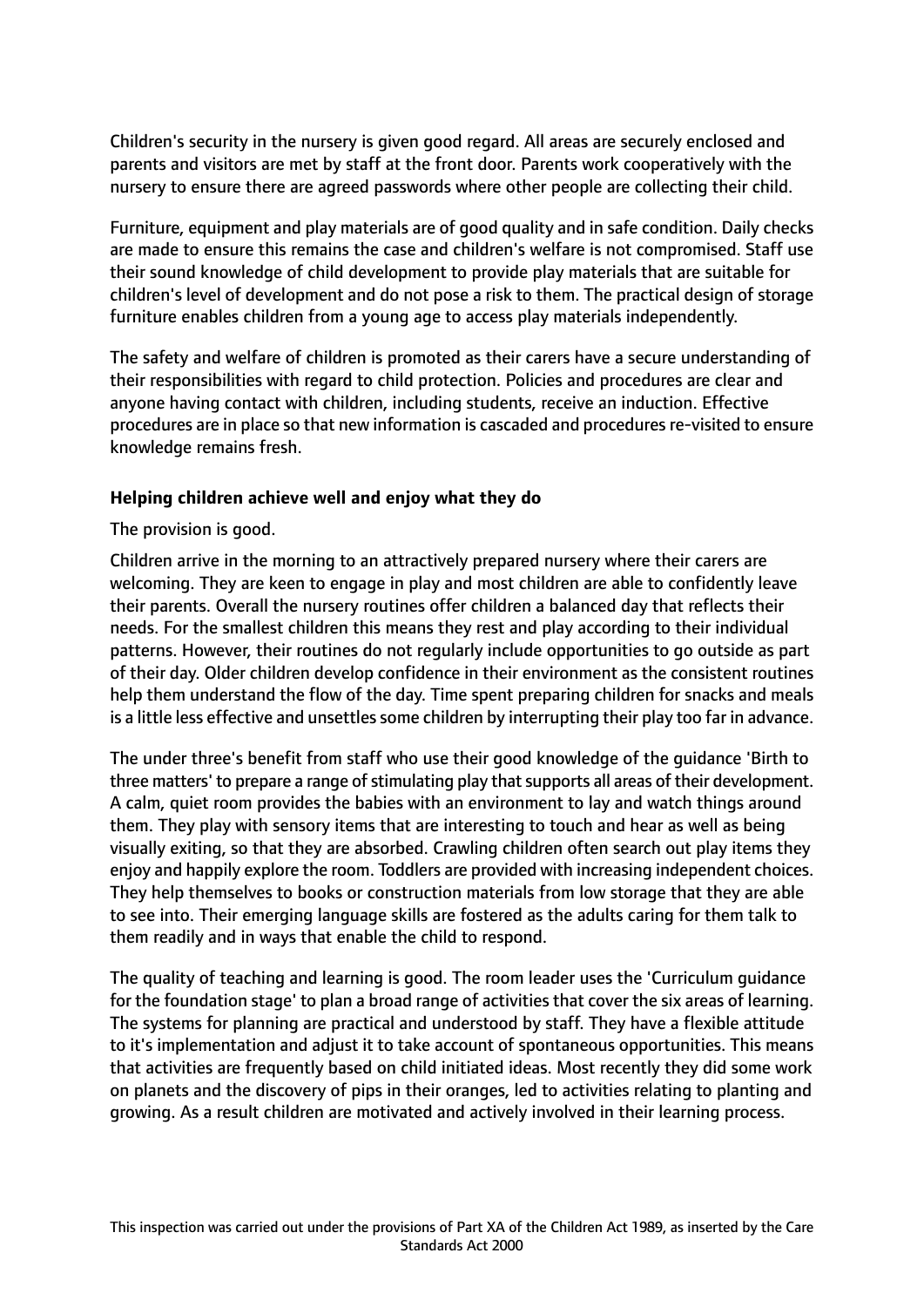Children's language skills are fostered well. They have frequent opportunities to exchange news and ideas at circle time and do so readily as their carer asks open ended questions and is interested in what they have to say. They enjoy books and access them independently as well as showing good concentration during story time. There are less frequent opportunities for children to develop awareness of letter sounds to support their pre-reading skills. A range of activities foster their writing skills. These include play that promotes hand-eye coordination, a chalkboard, pencils and writing materials in the imaginative play area. Older children are beginning to form letters and write their names.

Children are keen participators as adults working with them understand how young children learn and aim to provide a rich environment using indoor and outdoor spaces. Observations are carried out regularly to assess children's progress. These are not always transferred into the development records frequently enough to ensure the practitioner has the best possible overview of their progress and can maximise the planning for children's individual next steps in learning.

## **Helping children make a positive contribution**

The provision is good.

Children's individual needs are clearly recorded at entry. The nursery has good procedures to ensure these are met so that children and their parents feel secure and confident in the care provided. Any child with dietary or medical needs is clearly identified with effective strategies for care staff, cooks and managers to work cooperatively to maintain their welfare. The regularly changing needs of babies is addressed through update forms and daily diaries. These provide a good link between home and nursery so that consistent care is delivered. The build of the nursery provides an inclusive environment. Children with disabilities can participate fully as rooms are spacious, there is a lift between floors, easy access into the building and into the outdoor area and good facilities for toileting and changing. Suitable strategies are in place to ensure that staff can meet the needs of children who may require additional support.

Children behave well and develop friendships with their peers. They have awareness of the needs of others. Older children are sensitive to younger children and are generally well supported to deal with any minor conflicts. They have good manners, using 'please' and 'thank you' in their dealings with each other and their carers. This is because their carers are good role models who treat them respectfully and use the same language when talking to them. There are good resources and activities that support children's awareness of others cultures and beliefs. Older children develop awareness of looking after the world they live in by recycling materials. These things contribute to children's spiritual, moral, social and cultural development being fostered.

Partnership with parents and carers is good. There is clear information provided which helps them understand how their children learn through the planned play activities. The setting are building ways to increasingly involve them in their children's learning. Books are taken home to share and a notebook completed so that staff at nursery can discuss with the child. There are opportunities for parents to contribute to the development profiles and parent evenings to share information. Children's confidence and development benefit from the friendly relationships between staff and parents. Information is readily shared on a daily basis so that needs are known and children are able to make the most of their time in nursery.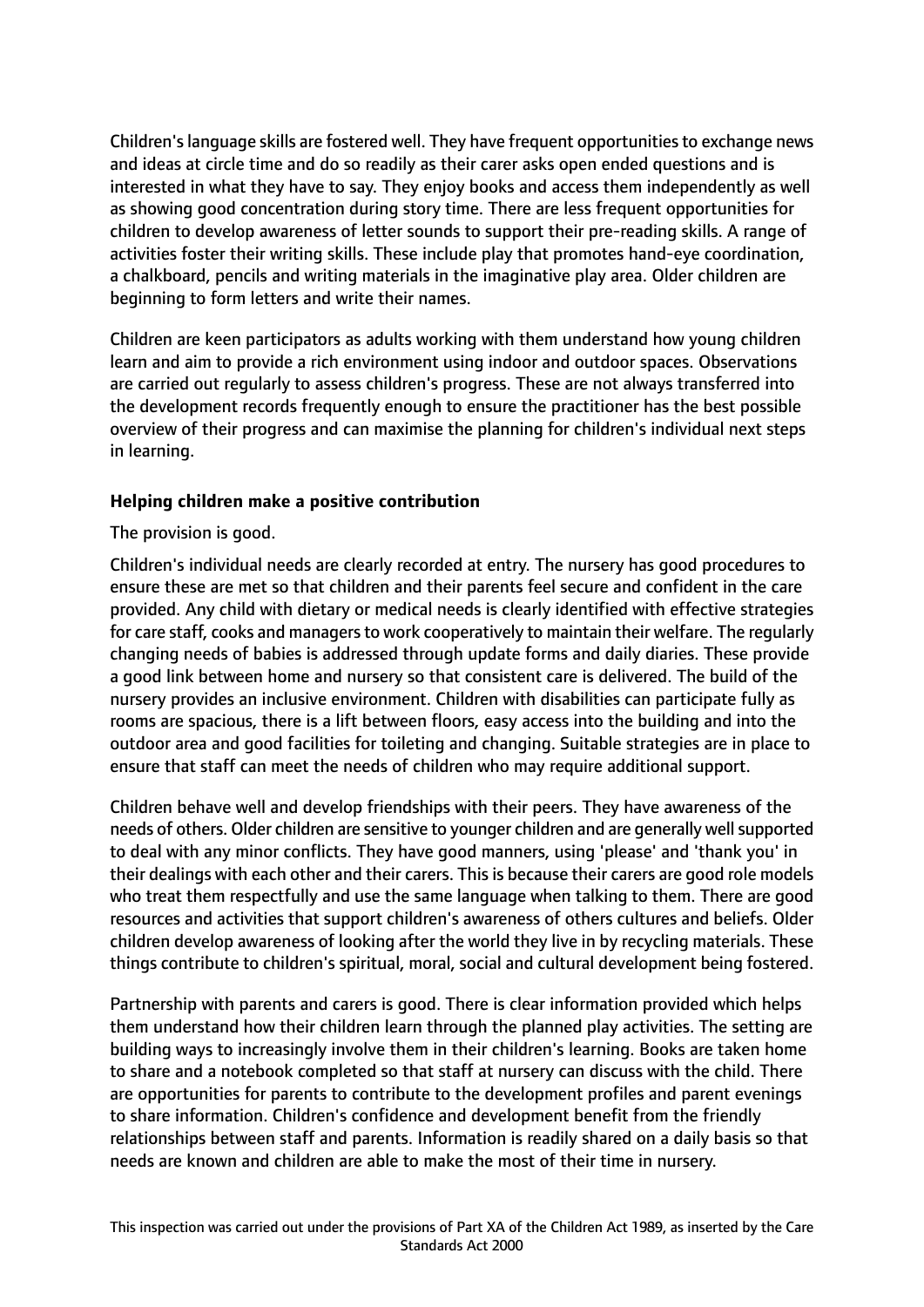# **Organisation**

The organisation is good.

There are appropriate strategies in place to ensure that people caring for children have the necessary qualifications and are suitable for their post. The company provide good training opportunities which are planned and prioritised to ensure that the needs of the nursery are met. Children benefit from being looked after by staff who are motivated and enthused to do their best for children.

All required records are in place and used effectively to maintain the day to day running of the setting. Managers use records, such as accident forms, as a reflective tool to monitor the ongoing safety of children effectively. Staff have good regard to written information that parents provide them with so that children are valued and included. The environment is planned and organised so that children's welfare and safety is maintained. The nursery is well presented and prepared for children's arrival. There are displays of their art work, posters and notices so that it has a welcoming environment. Overall children's needs are met.

The leadership and management is good. Managers are proactive in developing the provision for nursery education through staff deployment, training opportunities and provision of the necessary resources. There are appropriate strategiesto monitor the quality of play and learning being delivered and effectively support the staff working directly with children.

#### **Improvements since the last inspection**

Not applicable.

## **Complaints since the last inspection**

Since registration there have been no complaints made to Ofsted that required the provider or Ofsted to take any action in order to meet the National Standards.

The provider is required to keep a record of complaints made by parents, which they can see on request. The complaints record may contain complaints other than those made to Ofsted.

## **THE QUALITY AND STANDARDS OF THE CARE AND NURSERY EDUCATION**

On the basis of the evidence collected on this inspection:

The quality and standards of the care are good. The registered person meets the National Standards for under 8s day care and childminding.

The quality and standards of the nursery education are good.